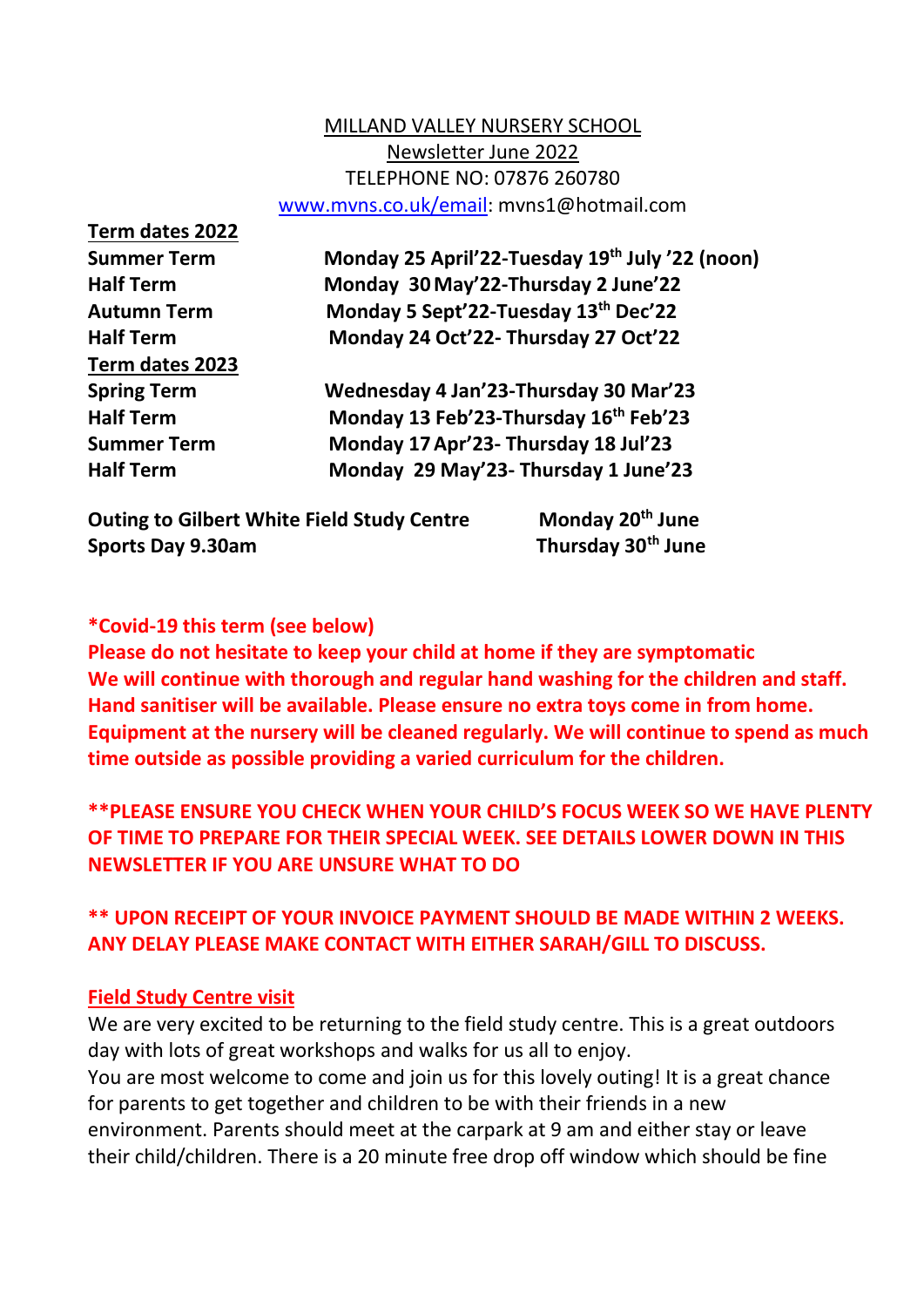for parents dropping off children. For staff and parents staying, registration numbers need to be input so you will be exempt from parking charges. On arrival there will be a sign in by the door for you to write registrations down.

If this is not your usual session, you will only need to pay the session charge if you aren't staying.

Children will need a packed lunch, water bottle, change of clothes, waterproofs or sunhat and sun cream. Please dress your child in wellies and long trousers regardless of the weather as we will be in long grass and wooded areas.

You will be able to pick your child up at 12, 1pm or 3pm as usual.

The cost of this outing has been subsidised by us and if possible we ask you for a contribution of £5

#### **Sports Day**

This year we are inviting you to join us regardless of the weather! We will be outside so you will all be able to spectate even if this means bringing umbrellas! We will start the event at 9.30am. Please practice egg and spoon races….

#### **Transition**

For those children leaving us, we will be doing a few activities to prepare them for their next big step- look out for WhatsApp notifications! We also have arranged reception class teachers to visit us and for us to visit some of the schools.

#### **Last Day of Term**

Always a sad but proud moment as our children move onto big school. You are invited to a 'Leavers Ceremony' that will be at 11.30 on the last day of term-Tuesday 19<sup>th</sup> July

### **Collecting children**

You will be able to come in to pick your child up and help them with their belongings. Please do not enter the toilet area, stay and chat to other parents inside or dawdle! We feel it is really important to slowly get back to this for the staff, children and families. If you are not comfortable with this then we will of course, take your child to wash their hands and hand them too you on the door.

### **Music Sessions**

Music sessions are continuing on a Monday morning with the wonderful Shirley

### **CHANGE IN ROUTINE**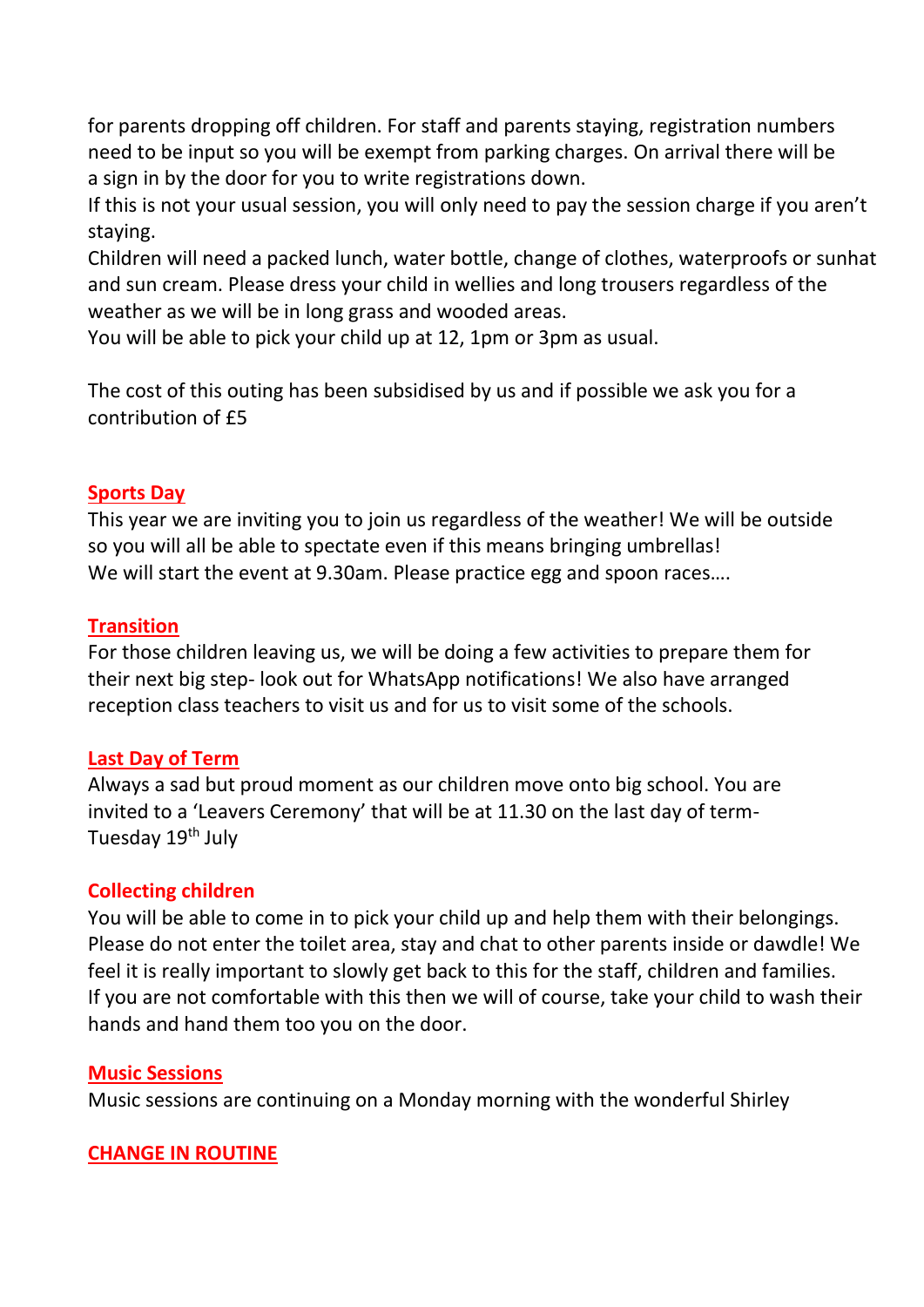**If there is a change in routine regarding your child at nursery, i.e. someone else collecting at the end of the session, please let a member of staff know or phone the setting. PLEASE RING AND DO NOT EMAIL or TEXT US AS WE DO NOT HAVE TIME TO KEEP CHECKING FOR EMAILS AND TEXTS. Emails are fine for absences or things that are not immediate**

### **FEES**

The hourly rate is £7.25per hour. Additional charges: French on Tuesday morning for the Oaks £1.75 pw, Monday Music session 10am for all children £1.75pw.

Woodworking Wednesday morning & Thursday pm for the Oaks £6 per term. These charges are necessary to help us maintain the high standards we always strive to achieve at each session through training for our staff, resources and insurance etc. Please speak to Gill if you have any queries regarding your invoice.

Invoices are sent out at the start of each half term by email and **we would ask you make payment promptly.** Funded children (following their third birthday) are entitled to 15 hours per week of free nursery time. There is funding available for some two year olds, but there are clear guidelines on who is eligible – dependent on income. If you would like further information please speak to Sarah/Gill.

We are open 38 weeks per year. You can pay directly into our account via bacs – our bank details are:

Santander, A/c Name: Milland Valley Nursery School, Sort Code: 09-06-66, A/c No.:40249735, Ref.: your child's name.

## **SESSION ROUTINE**

While we will be meeting on a termly basis to discuss your child's wellbeing and progress , if there is anything that occurs that is of that day's concern and might affect the enjoyment of the session please don't hesitate to mention to the staff on the door or ask for a brief chat with a member of staff at drop off – e.g. not sleeping well, an upset or not eaten much breakfast…..

Your help and understanding is greatly appreciated.

# **NO HOME TOYS AT NURSERY PLEASE** (unless it is your child's 'Focus week')

## **ILLNESS**

**COVID-19** If your child is at all unwell, possibly showing signs of a temperature, cough, etc., please keep them at home and seek medical advice if necessary. If at all possible do a Lateral Flow Test.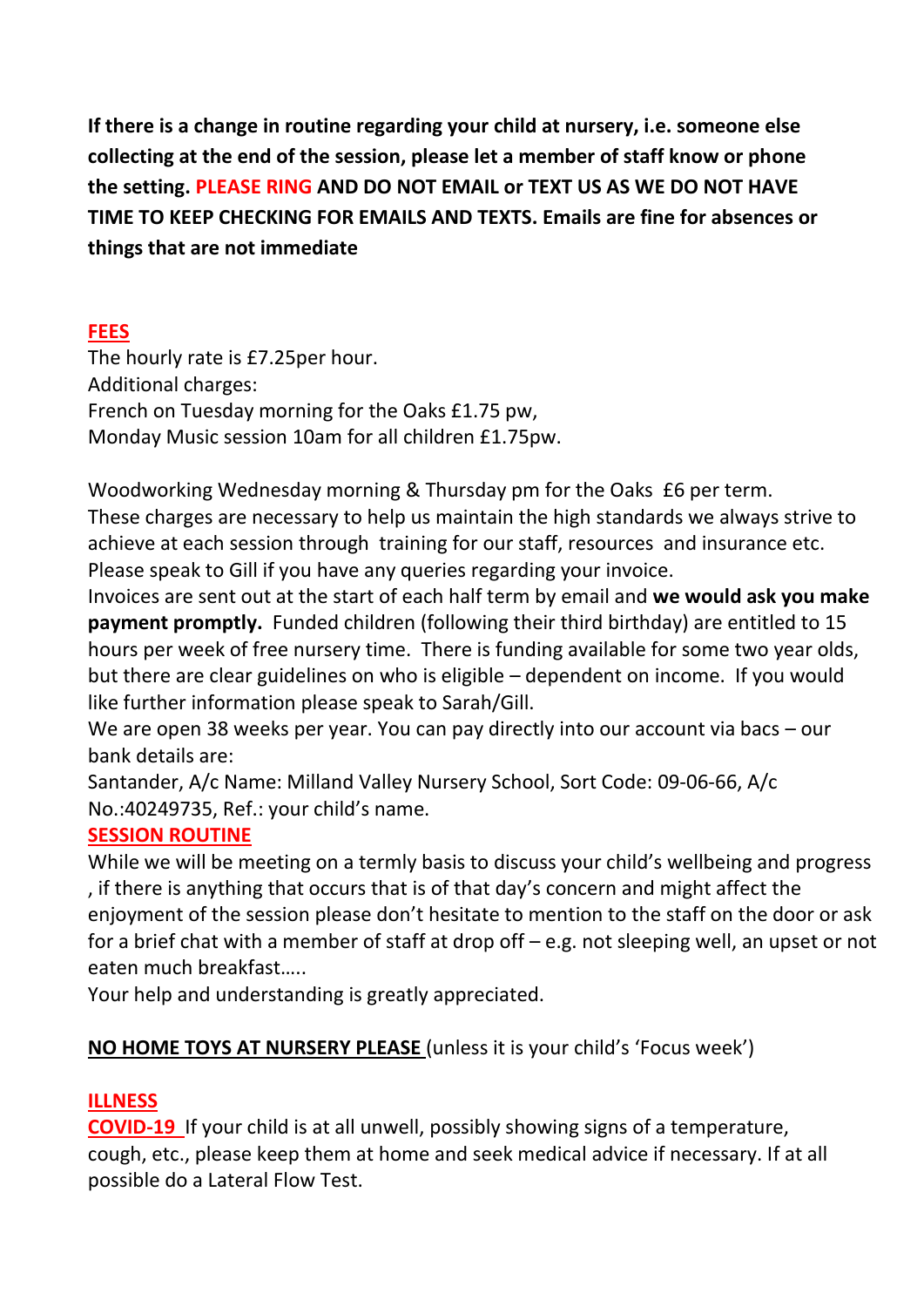Please read our policy "Sick Child/Illness Policy". We would like to highlight the statement regarding children not returning to nursery for a minimum of 48hours after the last bout of sickness and/or diarrhoea. Please consider keeping them off for 48 hours if they have a temperature.

# **CLOTHING/PERSONAL POSSESSIONS** (ALL TO BE CONTAINED IN A BAG FOR LIFE TO

#### ALLOW EASY ACCESS)

**WINDOWS ARE KEPT OPEN DURING THE SESSION. Would you please ensure when needed, your child has extra layers, such as a fleece, gilet to wear inside even though its summer!.**

Hopefully we will now need SUNHATS, named SUNCREAM and light long sleeve tops. Remember our patio is very sunny and we will endeavour as always, to provide plenty of shade when needed.

We do like to take the children out in the rain, but this is not possible if your child does not have a suitable hooded coat. **Please provide spare clothing for your child** including socks!

We are always there to help the children with their clothing, but it is important they gain independence in this area – please ensure your child is dressed appropriately.

### **WELLINGTON BOOTS ARE NEEDED EVERY DAY**.

We feel the 'bag for life' system is working so well…. In fact it is the only good thing to have come out of the covid epidemic!

### **\*\*\*ALL PERSONAL POSSESSIONS/CLOTHING MUST BE CLEARLY LABELLED** \*\*\*\* **Lunch boxes, water bottles, sun cream, coats and boots a priority.**

### **LUNCH BOXES**

### **Please check that your child's lunch box is clearly marked with their name. Sausages, grapes and tomatoes should all be cut in half down the length of the item.**

Due to the severity of food allergies, please ensure your child's lunch box does not contain any foods with a **nut** content, e.g., cereal, muesli bars etc. This will enable us to ensure there is no cross contamination. Your full cooperation would be appreciated. We would also remind you that in keeping with healthy eating PLEASE *DO NOT PUT SWEETS*  in your child's lunch. Whilst we have no noticeboard, we are happy to help with lunch box suggestions

## **30 HOURS EXTENDED FUNDING**

**If you are already claiming the extended funding, please check to see if you are in the "grace" period and need to renew your claim.**

The following link with help regarding the above extended funding.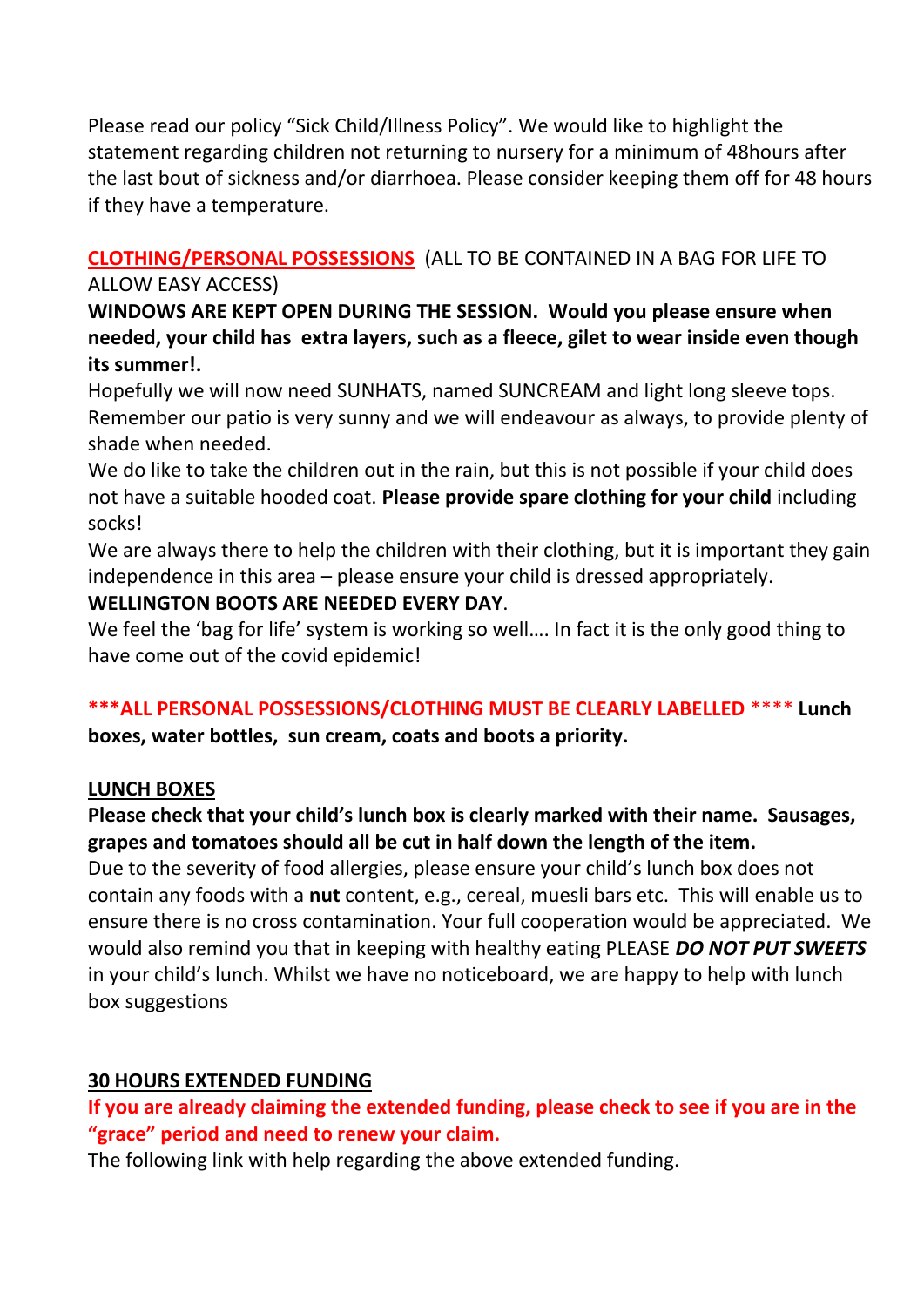## www.gov.uk/help-with-childcare-costs/free-childcare-and-education-for-2-to-4 year-olds

The extended 30 hours per week funding is available if both parents are working and earn the equivalent of 16 hours at the minimum wage per week currently £9.50 per hour (if you are a single parent and working you can also apply for the 30 hours) – there is an upper earnings limit of £100,000 per parent. The HMRC have a very good website regarding Early Years funding, together with a calculator to work out if you are eligible. Please let us know if you intend to claim the extra 15 hours.

# **KEEPING UP TO DATE**

It is extremely important that all the information we have on record is up to date. This includes contact information (telephone numbers/emails, etc) and most important any dietary requirements/allergies your child may have.

## **ON LINE TAPESTRY/JOURNALS – CARE DIARY**

It is very important that everyone looks at their child's journals on a regular basis. Input from home is extremely valuable, giving a much clearer picture of how your child is developing and the progress being made. There is a "Care Diary" facility that can be found under the menu tab. We are using the toileting icon. This will detail times when your child has had their nappy changed, or when it has been necessary to change clothing due to toileting. We also use the First Aid facility, so if your child has an accident, we will ask you to sign our ipad. The download will then be emailed to you.

## **FOCUS CHILD**

This is when your child will have a chance to share their interests with us. The week before we will have a chat with them, asking them what they like doing, any particular interests or what they've been up to. It would really help us if you can put anything on Tapestry **the week before** to prompt us and your child. For example, a trip to the beach and then maybe your child could bring in some shells they had found. Photos are great too . This week really helps us to get to know your child and see how we can help expand their play and learning.

## **WHITEBOARD**

If you see the whiteboard outside the hall, please do take a few moments to read what is on it. This is a quick and effective way to get up to date information/requests out to everyone.

## **EMAIL – mvns1@hotmail.com**

Please, please remember to check your emails. This is the quickest way for us to get information to you regarding nursery. Let us know if your email changes.